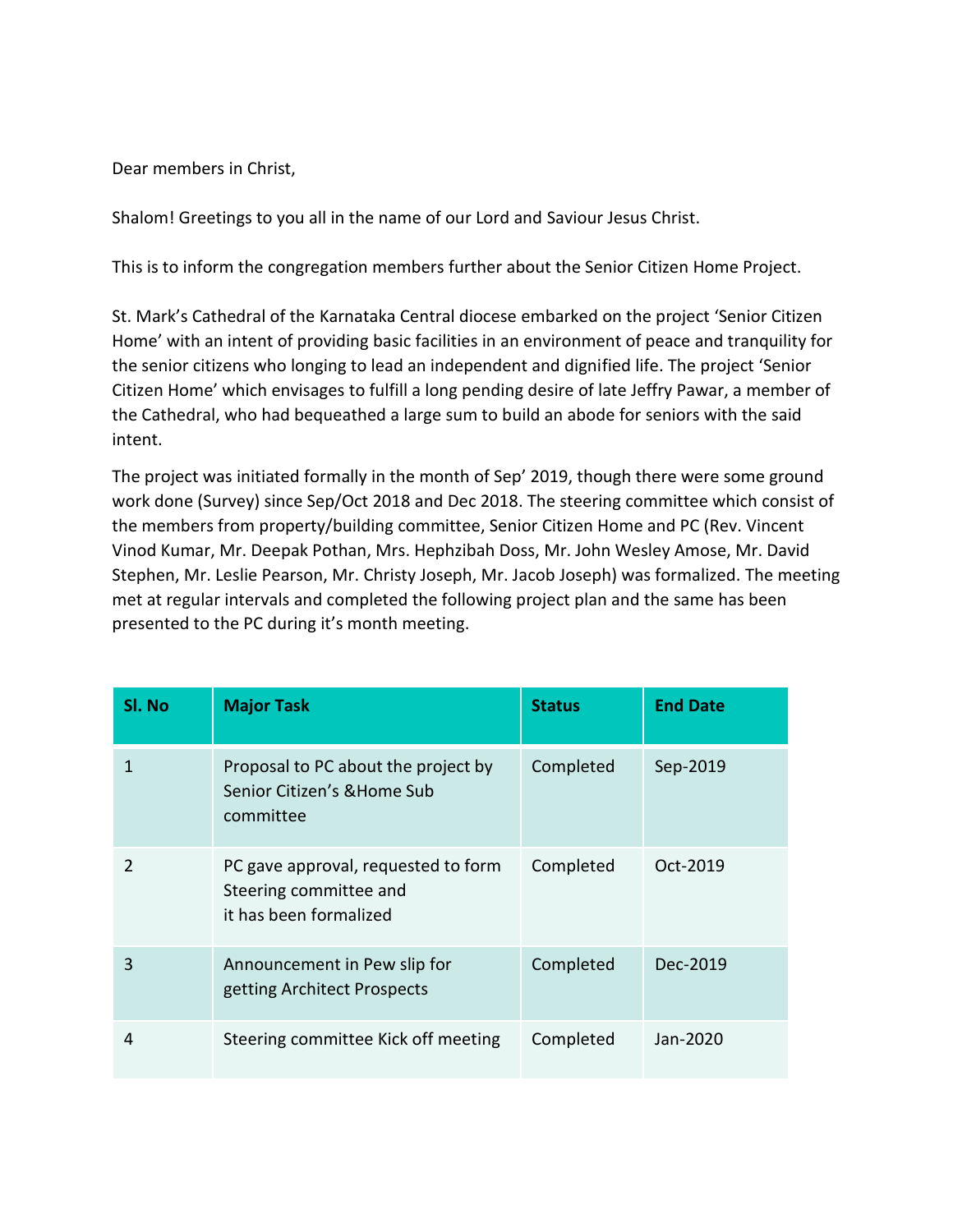| 5  | Meeting with Rt. Rev. Bishop along<br>with the PC, Preset the plan.                                                                                                                                                                                    | Completed | Feb-2020                       |
|----|--------------------------------------------------------------------------------------------------------------------------------------------------------------------------------------------------------------------------------------------------------|-----------|--------------------------------|
| 6  | Shortlisted Architect and proposed<br>the name to PC                                                                                                                                                                                                   | Completed | Apr-2020                       |
| 7  | As per the instruction got from<br>Diocese office, the PC resolution was<br>made to construct the Senior Citizen<br>Home. It was also resolved to<br>communicate the plans to the<br>congregation members once the<br>drawings and schemes are ready.  | Completed | Jun-2020                       |
| 8  | The Senior citizen project plan was<br>reviewed with the building<br>committee.<br>Note: The building committee<br>convener could not get a chance to<br>update the progress that were made<br>by the steering committee due to<br>Covid-19 situation. | Completed | Aug-2020                       |
| 9  | The first version of drawings review<br>by the Steering committee.                                                                                                                                                                                     | Completed | 26-Sep - 2020                  |
| 10 | The second review with Building<br>committee and PC                                                                                                                                                                                                    | Planned   | $Oct - 2020$<br>$(3rd$ Of Oct) |
| 11 | Communication to the congregation<br>members                                                                                                                                                                                                           | Planned   | Oct-2020                       |
| 12 | Inauguration                                                                                                                                                                                                                                           | Open      | Dec-2021                       |

The proposed plan is to construct G+2 floor building with ~16 to 18 rooms of single and double occupancy in place of existing home with the super built up area ~3800 Sq. foot to ~4000(68x60) at ground and overall (~12000 sq.ft) with the project cost of ~Rs. 2 crore and